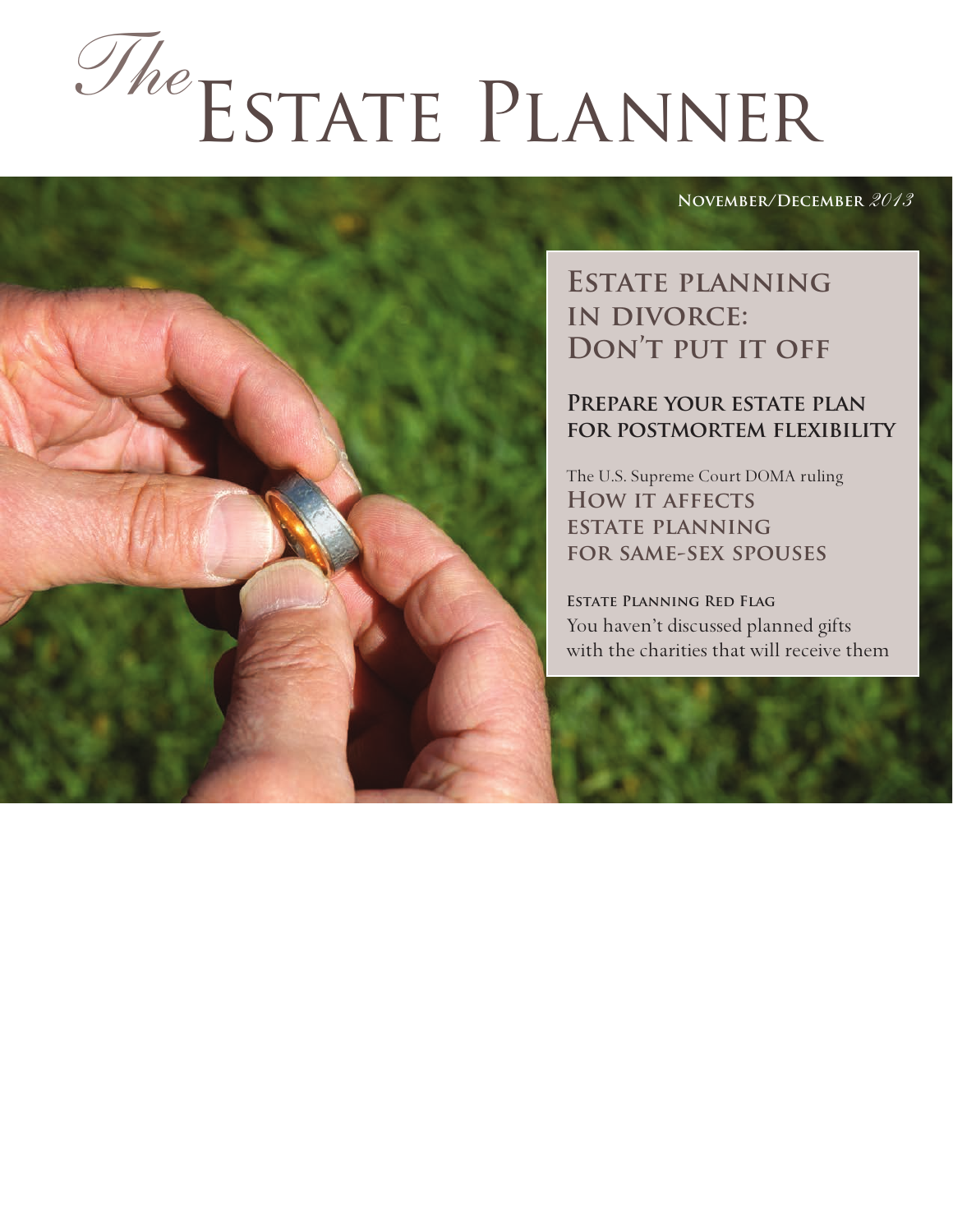# **Estate planning in divorce: Don't put it off**

 $\mathcal{G}$ Going through a divorce can be a traumatic experience — not to mention a time-consuming and expensive one. So it's no surprise that separating couples often overlook the impact of divorce on their estate plans. But neglecting to update your plan can lead to unintended consequences.

#### **Update your will and trusts**

Unless you wish to provide your former spouse with an inheritance, you should — as soon as possible after you decide to divorce — amend your will and any trusts to eliminate him or her as a beneficiary. In addition, unless you're comfortable with your former spouse administering your estate or controlling your wealth, you should designate someone else as executor or trustee.

This is true even if you live in one of the many states where divorce automatically nullifies any gifts or bequests to an ex-spouse and automatically revokes an appointment of a former spouse as executor or trustee. First, if you die before the divorce is final even if you're legally separated — your spouse will still inherit in accordance with your will or revocable trust and his or her appointment as executor or trustee likely will stand.

Second, typically, the laws in these states treat your estate plan as if your former spouse had predeceased you. If you've named contingent or residual beneficiaries, any property your spouse would have received will go to them. If not, the property will pass according to the laws of intestate succession. But relying on these laws can be dangerous.

Suppose, for example, that your will leaves all of your assets to your spouse or, if your spouse predeceases you, to your children. If you and your spouse divorce, your children stand to inherit your estate. But what if your children are minors? In that case,

the court would appoint a guardian to manage their inheritance and that guardian would most likely be your former spouse.

To avoid this result, it's best to update your estate plan. In this case, for example, you might want to leave your assets in a trust for the benefit of your children, managed by a trustee of your choosing.

Finally, keep in mind that, in many states, as long as you're legally married, your spouse will retain elective share or community property rights to a portion of your estate. So while updating your plan soon after you decide to divorce can reduce the amount your spouse will receive if you die while you're still married, it's difficult to disinherit him or her completely before the divorce is final.

#### **Change your beneficiary designations**

Amending your will or trust isn't enough if, like most people, you own assets that are distributed on death via a written beneficiary designation. These assets include life insurance policies, IRAs, other retirement plans, payable-on-death (POD) bank accounts and transfer-on-death (TOD) brokerage accounts.

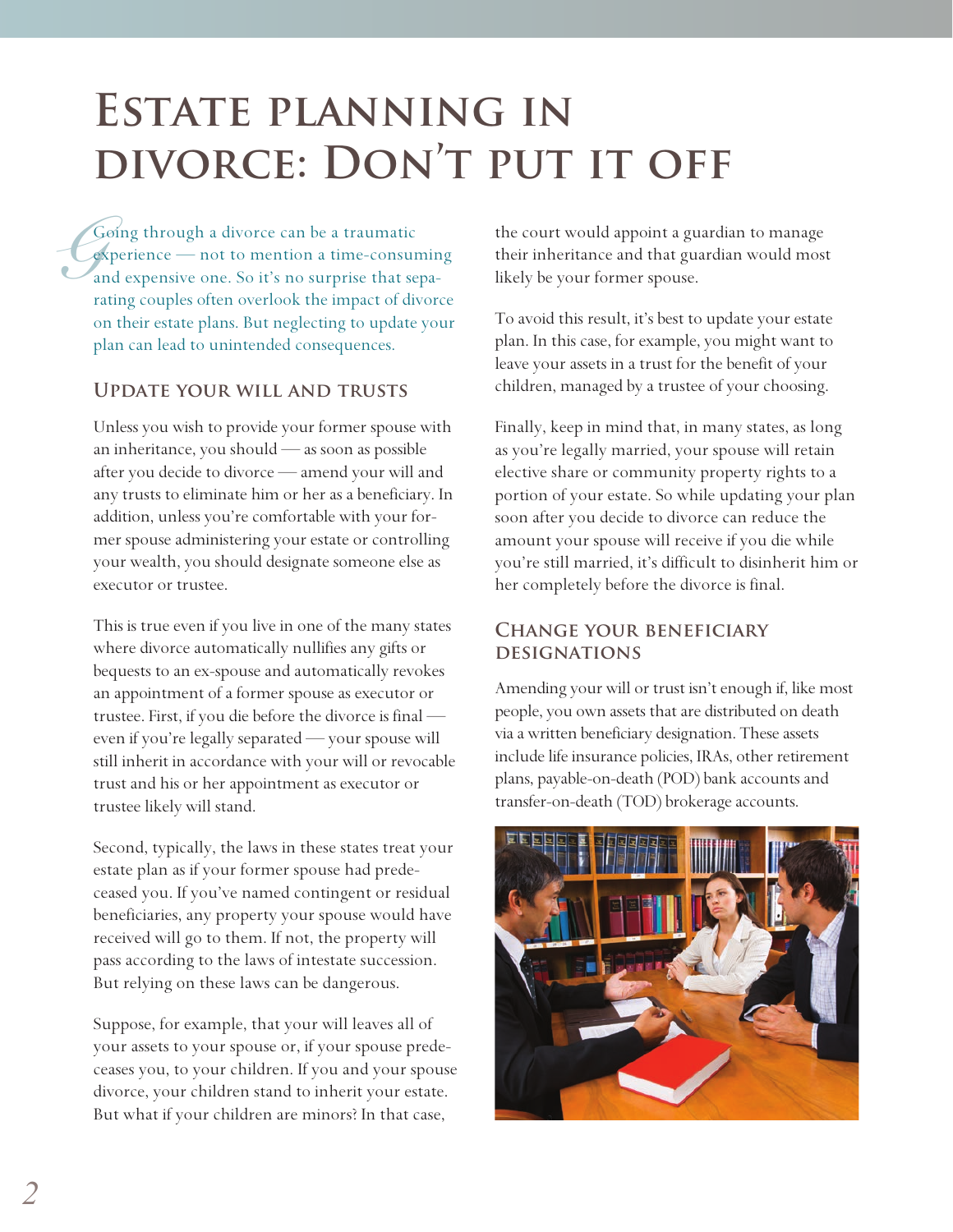In some states, a divorce automatically revokes spousal beneficiary designations under certain circumstances. But, again, relying on state law is risky. Third parties, which may not be aware of your divorce, aren't liable for distributing assets to the person named on a valid beneficiary designation form. So, to ensure that your wishes are carried out, it's best to contact your employers, financial institutions, insurance providers and brokerage firms and submit change of beneficiary forms.

*If you own assets that are distributed on death via a written beneficiary designation, amending your will or trust isn't enough.*

Be aware that, if you'd like to change the beneficiary of a qualified retirement plan to someone other than your spouse, you'll need to obtain your spouse's consent. This requirement no longer applies once your divorce is final.

#### **Revoke your powers of attorney**

Most married people execute powers of attorney or directives that authorize their spouses to make financial or health care decisions on their behalf should they become incapacitated.

If you've signed such documents, and you don't want your former spouse to exercise such authority, be sure to revoke them.

And if you've provided copies to third parties, such as financial institutions or health care providers, notify them in writing of the revocation to ensure that they don't rely on them.

#### **Review your plan**

If you recently divorced, or if you're contemplating a divorce, consult your advisor as soon as possible to review your estate plan.

In addition to eliminating your former spouse's access to, or control over, your wealth, as a newly single person you may need to rethink your estate planning strategies. (See "Estate planning for singles" below.)  $\bullet$ 

### **Estate planning for singles**

If you get divorced, it's critical to review your estate plan. As a single person, the estate planning strategies you designed with your spouse may no longer be effective. Many of the strategies employed by married couples focus on leveraging their combined gift and estate tax exemptions and making the most of the unlimited marital deduction. But after you and your spouse split up, you're left with one exemption and no marital deduction.

Consider this example. Jerry and Elaine are married, with two children, and have a total of \$10 million in assets — \$7 million in Jerry's name and \$3 million in Elaine's name. They divorce and agree that each spouse will keep the property titled in his or her name.

When Jerry and Elaine were married, the use of the marital deduction, estate tax exemption, and/or portability allowed them to combine their estate tax exemptions (currently \$5.25 million each, or \$10.5 million together) to shield all of their wealth from federal gift and estate taxes. After the divorce, if Jerry dies and leaves his property to his kids, his estate will be subject to a \$700,000 tax (at the current rate of 40%).

Jerry would be well advised to consider strategies that allow him to transfer his wealth at a lower estate tax cost — such as a family limited partnership or grantor retained annuity trust.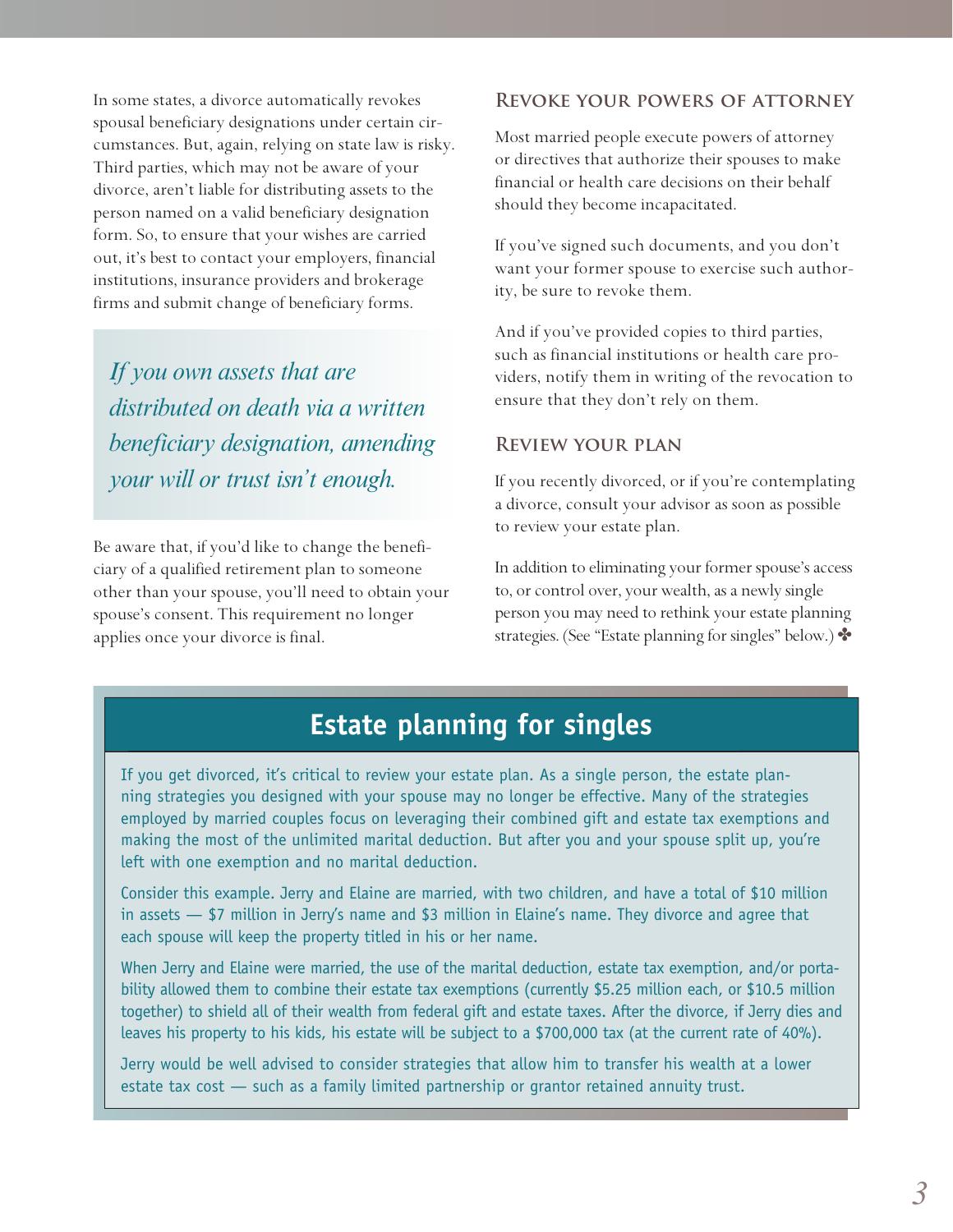## PREPARE YOUR ESTATE PLAN **for postmortem flexibility**

*S*<br>*P*<br>rie<br>th The more flexibility your estate plan has, the greater the chance your wishes will be carried out as you planned after your death. Even though federal gift and estate tax laws now have some certainty — after years of uncertainty — Congress can still change tax laws in the future. And your family circumstances almost certainly will change over time.

The good news is that there are postmortem estate planning strategies your family can put to use in case of changing situations. But you must prepare for them now.

#### **Plan for disclaimers**

A disclaimer is an irrevocable, unqualified refusal by a beneficiary to accept a bequest, allowing the property to pass to another beneficiary.

Normally, using a disclaimer to direct property to someone else would be considered a taxable gift. But there's an exception for "qualified" disclaimers. To qualify, a disclaimer must:

 $\blacklozenge$  Be in writing,

- ✦ Be delivered to the estate's representative within nine months after the transfer is made (or, if the disclaimant is a minor, within nine months after the disclaimant turns 21),
- ✦ Be delivered before the disclaimant accepts the property or any of its benefits, and
- ✦ Cause the property to pass to the deceased's surviving spouse or to someone other than the disclaimant, without any direction from the disclaimant.

This last point is critical and requires some planning on your part. To ensure that the disclaimant doesn't direct the property's disposition, the property must pass automatically to a contingent beneficiary according to the terms of your will or trust.



#### **Disinherit your spouse**

Another strategy for redistributing your wealth after you're gone is the spousal right of election. In most states, a surviving spouse has the right to circumvent your will and take an elective share (one-half or one-third, for instance) of certain property. So, for example, if you leave all of your assets to your children or other beneficiaries, your spouse might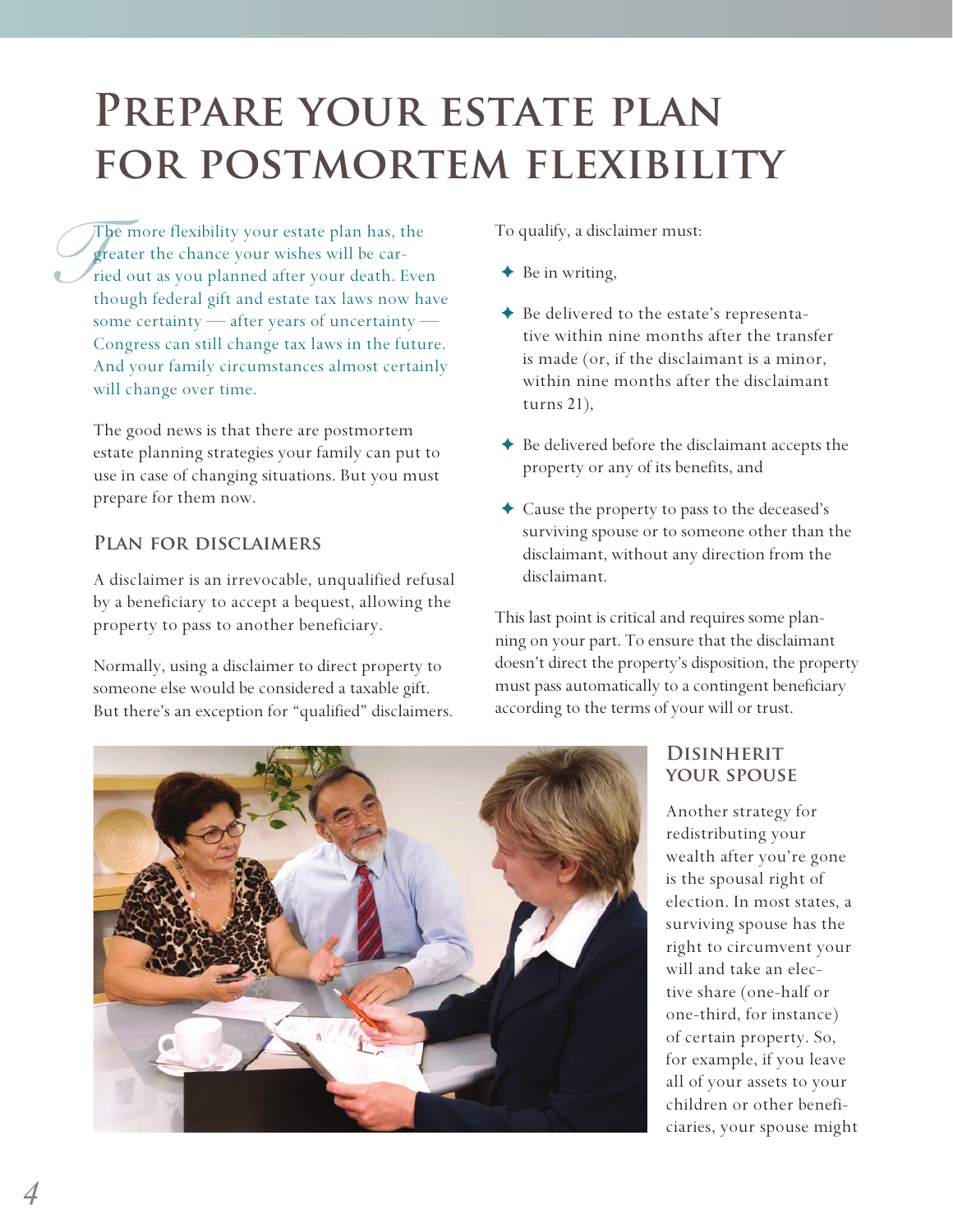exercise his or her right of election if it would produce a more favorable tax outcome. Check with your estate planning advisor to see if this strategy is applicable in your state.

Keep in mind, however, that exercise of the election with respect to property held in charitable remainder trusts may disqualify those trusts.

#### **SET UP A QTIP TRUST**

Qualified terminable interest property (QTIP) trusts are often used to take advantage of the marital deduction while ensuring that assets are preserved for the children (particularly children from a previous marriage) and receive some creditor protection.

Ordinarily, to qualify for the marital deduction, you must transfer assets to your spouse with no strings attached. The QTIP trust is an exception to this rule. So long as your spouse receives all of the trust income for life and certain other requirements are met, your estate can enjoy the benefits of the marital deduction while still preserving assets for your children or other beneficiaries. When your spouse dies, any remaining trust assets pass to your beneficiaries but are taxed as part of your spouse's estate.

*A strategy for redistributing your wealth after you're gone is the spousal right of election.*

Even if you don't need a QTIP trust to protect your children or preserve your assets, it may still be a good strategy. Why? Because it creates opportunities for postmortem estate planning.

To claim the marital deduction for amounts transferred to a QTIP trust, your executor or personal representative must make an election on your



estate tax return. A properly designed QTIP trust gives your representative the flexibility to make the election, not make the election, or even make a partial election, depending on which strategy would produce the optimal results.

Suppose, for example, that when you die Congress has substantially increased the federal estate tax exemption.

If the marital deduction isn't necessary to avoid estate taxes, your representative might decline to file a QTIP election and instead apply your estate tax exemption to the transfer. That way, when your spouse dies, the trust assets will pass to your children tax-free, regardless of any future changes in estate tax rates or exemption amounts.

#### **Maximize future opportunities**

An estate plan is *not* a static document. As major changes occur during your lifetime, such as marriage, children or divorce, you revise your plan accordingly.

You can take steps now to maximize opportunities for postmortem planning strategies for your family to implement after your death. Discuss your options with your advisor.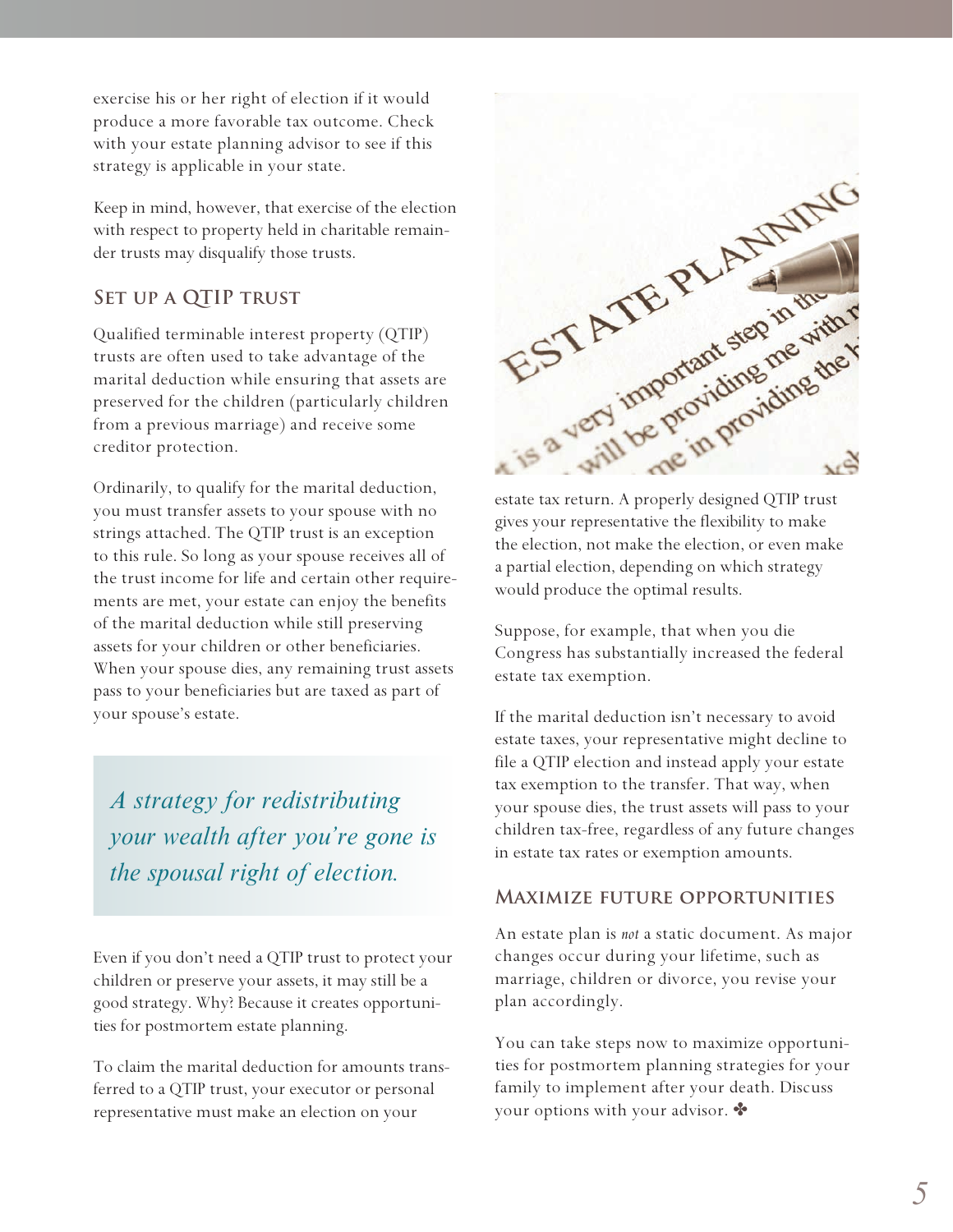## **The U.S. Supreme Court DOMA ruling HOW IT AFFECTS ESTATE planning for same-sex spouses**

*J*<br>*J*<br>*I*<br>*I* In June, the U.S. Supreme Court ruled that Section 3 of the Defense of Marriage Act (DOMA) — which defines "marriage" as a legal union between a man and a woman for purposes of federal law — is unconstitutional. Virtually overnight, the decision made many legally married same-sex couples eligible for a wide variety of federal tax breaks and other benefits previously available only to heterosexual couples. In August, the IRS clarified that same-sex couples married in jurisdictions that recognize same-sex marriage will be treated as married for federal tax purposes — regardless of where they reside. These rulings have particular significance for estate planning.

#### **Expanded eligibility**

The U.S. Supreme Court ruling extended marriage-related federal tax benefits only to same-sex married couples residing in states that recognized their union. So if a same-sex couple married in a state where same-sex marriage was legal but resided in a state where it wasn't recognized (or subsequently moved to such a state), the



decision didn't require the couple's marriage to be recognized for federal benefits purposes.

Under the IRS ruling, however, only the state of "celebration" — that is, the jurisdiction where the marriage occurred — is relevant. As a result, same-sex married couples in every state generally now will be treated as married for *all* federal tax provisions in which marriage is a factor, such as filing status, tax-advantaged treatment of certain employee benefits, IRA contribution limits, and gift and estate tax breaks.

#### **Available breaks**

Now, like other married couples, same-sex married couples may be able to take advantage of gift and estate tax breaks such as:

**The marital deduction.** This allows one spouse to transfer an unlimited amount of property to the other, during life or at death, without triggering federal gift or estate taxes (as long as the recipient spouse is a U.S. citizen). Also, certain estate planning vehicles, such as qualified terminable interest property trusts (or qualified domestic trusts for non-U.S. citizens), qualify for the marital deduction.

**Exemption portability.** This allows a surviving spouse to take advantage of the deceased spouse's unused gift and estate tax exemption (provided the deceased spouse's executor makes a portability election on a timely filed estate tax return). For 2013, the exemption is \$5.25 million, so portability can be used to shield as much as \$10.5 million from tax.

**Gift splitting.** This allows married couples to combine their exemptions to give away up to \$10.5 million (for 2013) tax-free, regardless of